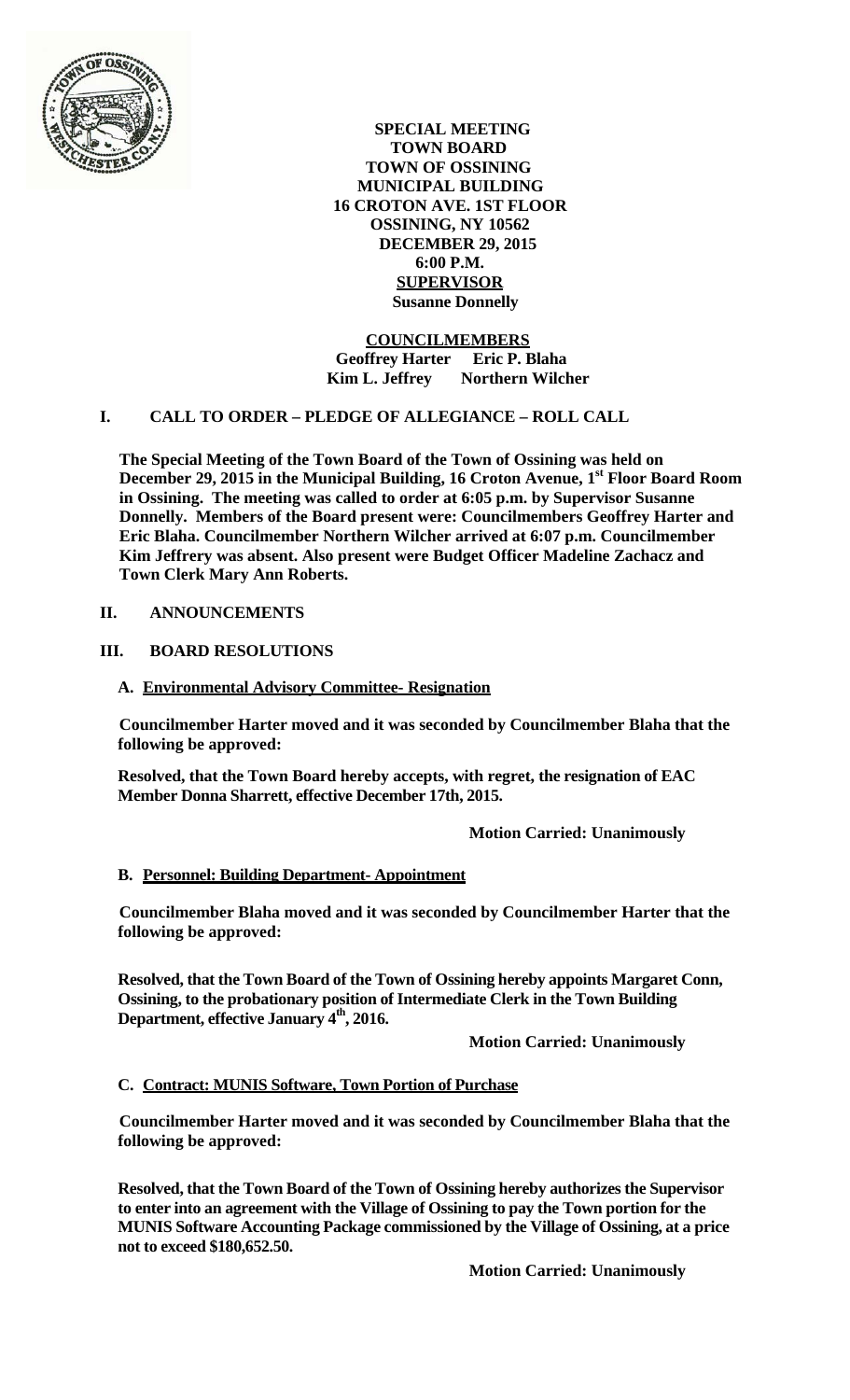## **D. Contract: Sunshine Children's Home Sewer Lift Station**

**Councilmember Harter moved and it was seconded by Councilmember Wilcher that the following be approved:**

**Resolved, that the Supervisor is authorized to enter an agreement with the Sunshine Children's Home with regard to upgrades to the Town owned sewer lift station, as approved by the Town consulting Engineer, on the Sunshine property in a form approved by the Town Attorney, which agreement shall expire in six months if the upgrades aren't completed in that time period. This resolution shall not constitute an endorsement of the proposed Sunshine Children's Home expansion Plans, currently before the Town of New Castle.** 

# **Motion Carried: TABLED**

# **E. Contract: Sunshine Children's Home, Support for Positive Declaration by Town of New Castle**

**Councilmember Harter moved and it was seconded by Councilmember Wilcher that the following be approved:**

**WHEREAS, the Town of Ossining has identified itself as an involved and interested agency in connection with the proposed expansion of the Sunshine Children's Home located in the Town New Castle, new the border with the Town of Ossining , due to the proximity of the property to areas of the unincorporated Town of Ossining and the potential significant impacts of the project could on the environment, impacting residents of the Town, and**

**WHEREAS, the Town Board has reviewed the project, including plans and other submissions in connection with the project and has educated itself regarding the details**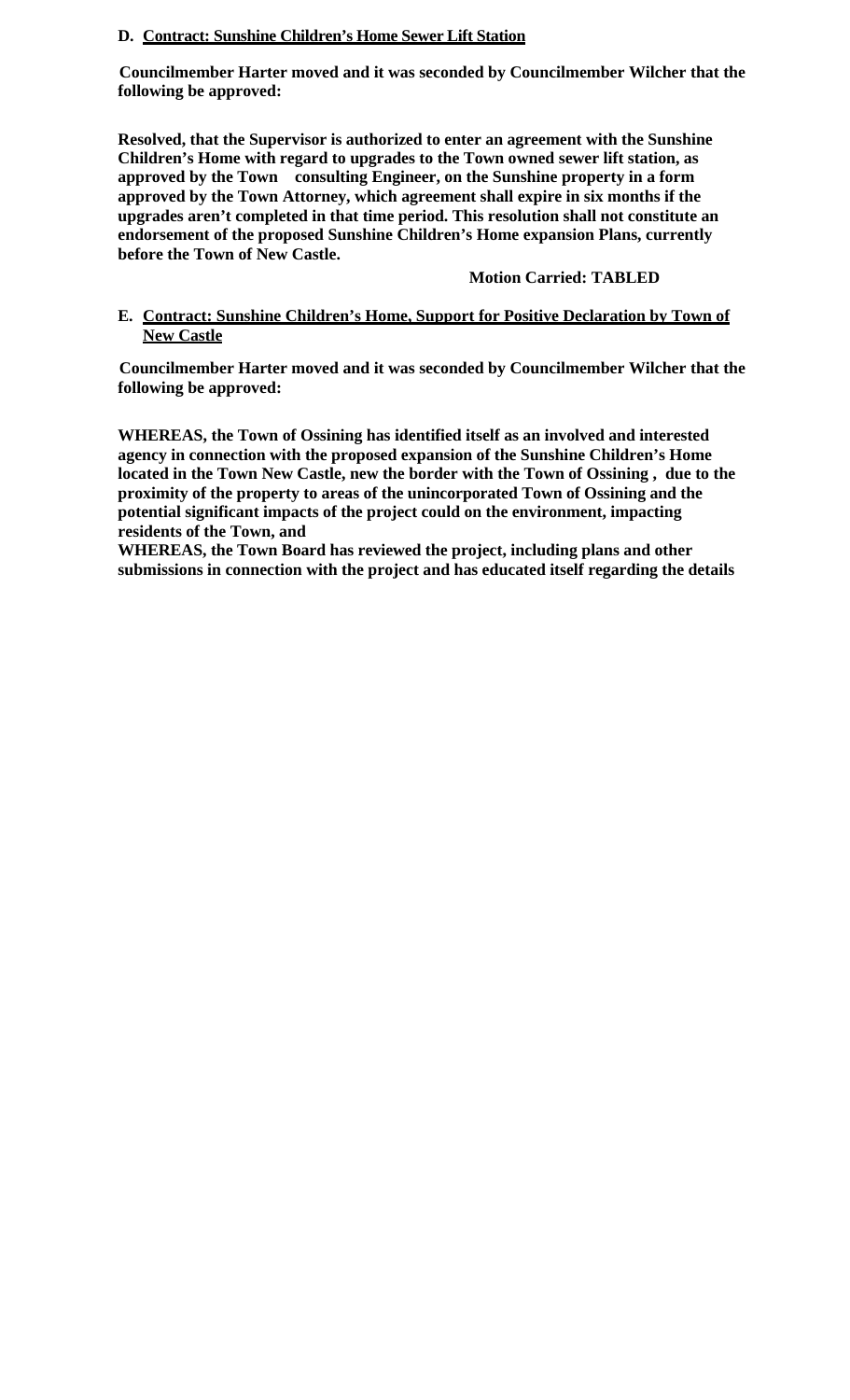**of the project, has had its consultants review the proposed project, has heard presentations by the applicant and other interested parties concerning the project and various Board Members have attended proceedings before the New Castle Zoning Board concerning the proposed project, and**

**WHEREAS, the Town Board has deliberated the question of whether the proposed project will likely cause significant environmental impacts, affecting not just the Town of New Castle but also areas and residents of the Town of Ossining, and concluded that the proposed project will likely result in significant adverse impacts, including but not limited to impacts to the aquifers, watershed, streams and watercourses, potential impacts resulting from blasting, regrading and significant quantities of fill being brought in, traffic impacts, both during construction due to the volume of fill coming onto to site and the associated truck traffic, and the long term traffic impacts due to the extent the facility is being expanded, other impacts including drainage issues, runoff, disturbance of slopes, extensive tree removal, visual and ascetics, noise, air and changes to the character of the neighborhood due to such a large expansion,**

**NOW, be it resolved that the Town, as an interested and involved agency hereby recommends and requests, due to the need to insure that a complete and comprehensive review of all the potential significant environmental impacts, as mandated by SEQRA, that a Positive Declaration be adopted by the Town Of New Castle Lead Agency in connection with the proposed project and that an Environmental Impact Statement, after a completed and comprehensive scoping session, be required in connection with the proposed project.** 

 **Motion Carried: TABLED**

#### **F. Permission for Extended Sale Deadline and Property Redemption- 19 Cedar Lane**

**Councilmember Wilcher moved and it was seconded by Councilmember Harter that the following be approved:**

**Whereas, the property at 19 Cedar Lane, Tax ID number 89.11-1-59, was on the list of properties to be auctioned by the Town for failure to pay delinquent taxes; and**

**Whereas, on May 27, 2014, the Town Board agreed to temporarily remove the property from the auction listing while efforts were made to market and sell the property; and**

**Whereas, the property owners have encountered extenuating circumstances while preparing the property for sale and have requested more time to market and sell the Property; and**

**Whereas, the Town Board, on September 23rd, 2014, approved a resolution extending this deadline to December 31st, 2014; and**

**Whereas, a further delay was requested by the real estate agent, in expectation of a pending sale; and**

**Whereas, the Town Board desires to allow the property owners a window of opportunity to redeem the property prior to auction;**

**Now, therefore be it Resolved, that the Town Board of the Town of Ossining hereby grants an extension to this deadline until December 31, 2015; and**

**Be it Further Resolved, that the Town Board of the Town of Ossining hereby allows The Estate of Maria Kellner, the owner of the property at 19 Cedar Lane, Ossining, to redeem said property by paying all outstanding taxes, interest, penalties and fees, plus an additional ten (10%) percent penalty on the lien amount, for a total of \$46,305.33, which, upon the recommendation of the Receiver of Taxes, the Town Board finds to be fair and appropriate based on the specific and unique circumstances of this case.**